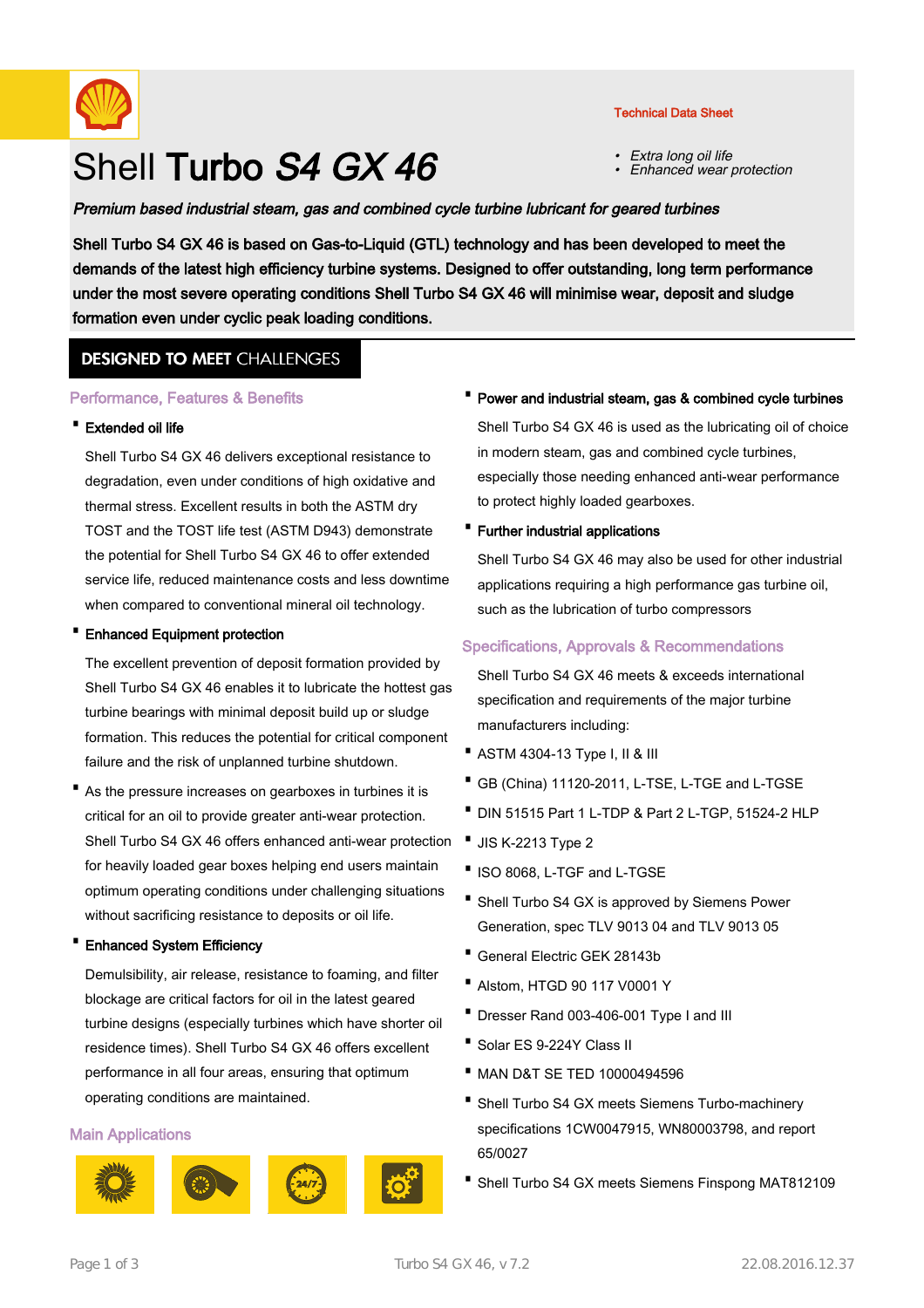- GE Oil and Gas Appropriate Specification listed under · document ITN52220.04
- · ANSALDO TGO2-0171-E00000/B

For a full listing of equipment approvals and recommendations, please consult your local Shell Technical Helpdesk.

## Typical Physical Characteristics

| Properties                               |                                     |                    | Method            | Shell Turbo S4 GX 46 |
|------------------------------------------|-------------------------------------|--------------------|-------------------|----------------------|
| <b>ISO Viscosity Grade</b>               |                                     |                    | <b>ISO 3448</b>   | 46                   |
| <b>Kinematic Viscosity</b>               | @40°C                               | mm <sup>2</sup> /s | <b>ASTM D445</b>  | 43.5                 |
| <b>Kinematic Viscosity</b>               | @100°C                              | mm <sup>2</sup> /s | <b>ASTM D445</b>  | 7.50                 |
| <b>Viscosity Index</b>                   |                                     |                    | <b>ASTM D2270</b> | 139                  |
| <b>Density</b>                           | $@15^{\circ}$ C                     | q/cm <sup>3</sup>  | IP 365            | 0.829                |
| Flash Point (COC)                        |                                     | $^{\circ}$ C       | <b>ASTM D92</b>   | 245                  |
| <b>Pour Point</b>                        |                                     | $^0C$              | ASTM D97          | $-27$                |
| <b>Neutralisation Number</b>             |                                     | mg KOH/g           | <b>ASTM D974</b>  | 0.15                 |
| <b>Air Release</b>                       | $@50^{\circ}$ C                     | minutes            | ASTM D3427        | $\mathbf{1}$         |
| <b>Copper Corrosion</b>                  | 3hr/100°C                           |                    | ASTM D130         | 1 <sub>b</sub>       |
| <b>Rust Preventing Properties</b>        |                                     |                    | ASTM D665 A & B   | No Rust              |
| <b>Water Separability</b>                | minutes to 3 mL minutes<br>emulsion |                    | <b>ASTM D1401</b> | 15                   |
| <b>Steam Demulsibility</b>               |                                     | seconds            | <b>IP 19</b>      | 95                   |
| <b>Foaming Characteristics</b>           | tendency,<br>stability              | mL/mL              | ASTM D892         |                      |
| Sequence I                               |                                     |                    |                   | 0/0                  |
| Sequence II                              |                                     |                    |                   | 0/0                  |
| Sequence III                             |                                     |                    |                   | 0/0                  |
| Load Carrying - FZG - failure load stage |                                     |                    | <b>DIN 51354</b>  | 11                   |
| <b>Oxidation Stability</b>               |                                     |                    |                   |                      |
| <b>RPVOT</b>                             |                                     | minutes            | ASTM D2272        | 1400                 |
| <b>Modified RPVOT</b>                    |                                     | % of RPVOT         |                   | 95%                  |
| <b>TOST lifetime</b>                     |                                     | hour               | ASTM D943         | 10 000+              |
| TOST 1000hr sludge                       |                                     | mg/kg              | <b>ASTM D4310</b> | 25                   |
| Dry TOST                                 | $@120^{\circ}$ C                    |                    | <b>ASTM D7873</b> |                      |
| Sludge Content at 50% RPVOT              |                                     | mg/kg              |                   | 26                   |
| Time to 50% RPVOT                        |                                     | hours              |                   | 1460                 |

These characteristics are typical of current production. Whilst future production will conform to Shell's specification, variations in these characteristics may occur.

## Health, Safety & Environment

#### · Health and Safety

Shell Turbo S4 GX 46 is unlikely to present any significant health or safety hazard when properly used in the recommended application and good standards of personal hygiene are maintained.

Avoid contact with skin. Use impervious gloves with used oil. After skin contact, wash immediately with soap and water.

Guidance on Health and Safety is available on the appropriate Material Safety Data Sheet (MSDS), which can be obtained from www.epc.shell.com